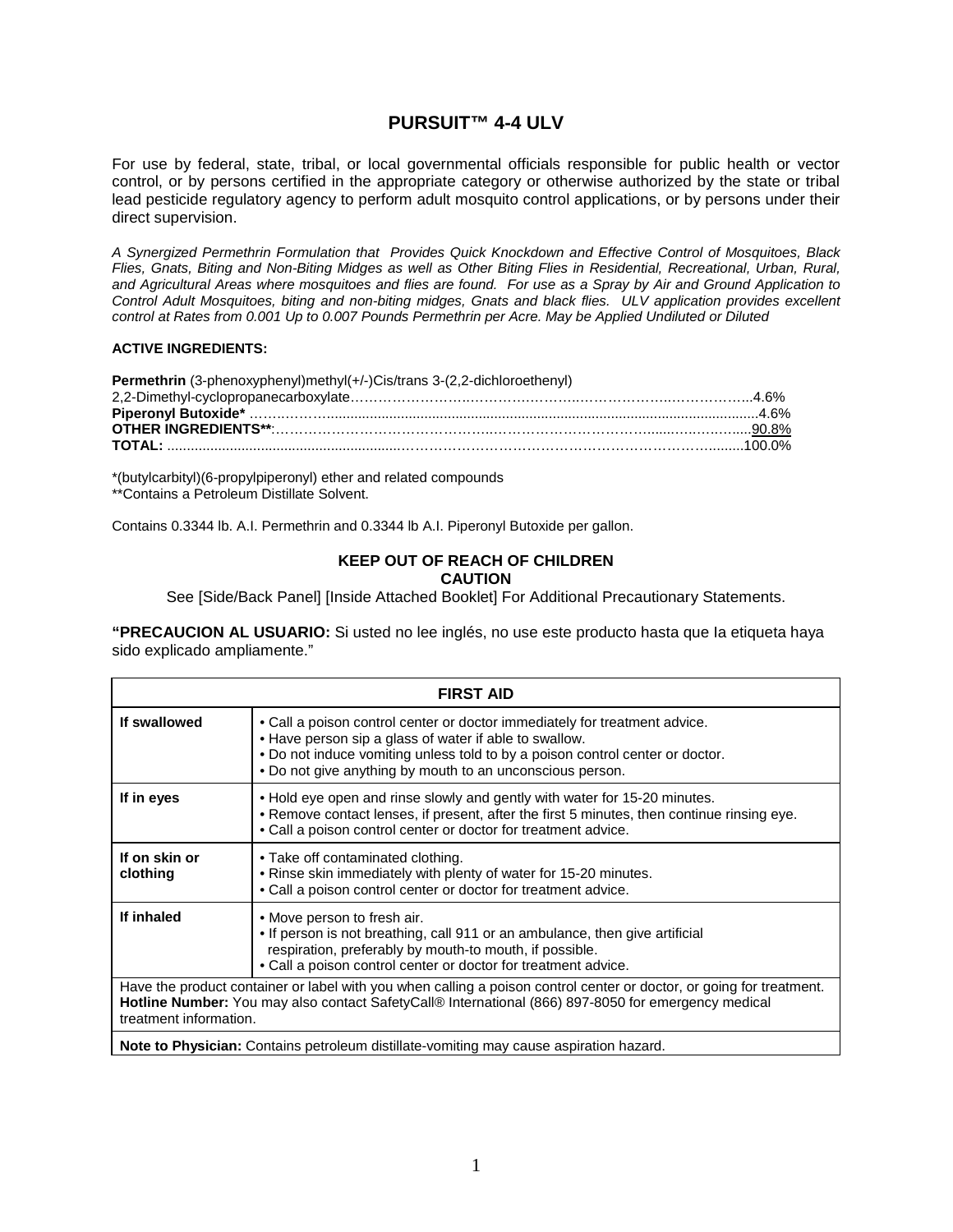# **PRECAUTIONARY STATEMENTS HAZARDS TO HUMANS AND DOMESTIC ANIMALS**

CAUTION: Harmful if swallowed, inhaled or absorbed through the skin. Causes moderate eye irritation. Avoid contact with skin, eyes, or clothing. Wash thoroughly with soap and water after handling and before eating, drinking, chewing gum, or using tobacco. Prolonged or frequently repeated skin contact may cause allergic reactions in some individuals. Remove contaminated clothing and wash clothing before reuse.

#### **ENVIRONMENTAL HAZARDS**

This pesticide is extremely toxic to aquatic organisms, including fish and aquatic invertebrates. Runoff from treated areas or deposition of spray droplets into a body of water may be hazardous to fish and aquatic invertebrates.

Before making the first application in a season, it is advisable to consult with the state or tribal agency with primary responsibility for pesticide regulation to determine if other regulatory requirements exist.

Do not apply over bodies of water (lakes, rivers, permanent streams, natural ponds, commercial fish ponds, swamps, marshes or estuaries), except when necessary to target areas where adult mosquitoes are present, and weather conditions will facilitate movement of applied material away from the water in order to minimize incidental deposition into the water body. Do not contaminate bodies of water when disposing of equipment rinsate or washwaters.

This product is highly toxic to bees exposed to direct treatment on blooming crops or weeds. Do not apply this product or allow it to drift to blooming crops or weeds while bees are actively visiting the area, except when applications are made to prevent or control a threat to public and/or animal health determined by a state, tribal or local health or vector control agency on the basis of documented evidence of disease causing agents in vector mosquitoes or the occurrence of mosquito-borne disease in animal or human populations, or if specifically approved by the state or tribe during a natural disaster recovery effort.

# **PHYSICAL AND CHEMICAL HAZARDS**

Do not use, pour, spill or store near heat or open flame.

# **DIRECTIONS FOR USE**

It is a violation Federal law to use this product in a manner inconsistent with its labeling.

While using or handling this product wear long sleeved shirt and long pants, socks, and shoes.

#### **STORAGE AND DISPOSAL**

Do not contaminate water, food or feed by storage or disposal.

**Storage:** Store product in its original labeled container in a cool, dry, locked place designated for such insecticides and out of reach of children. In case of spillage, soak up with absorbent material such as sawdust, or fullers earth; sweep up and place in a labeled container and dispose of as follows. **Pesticide Disposal:** Wastes resulting from the use of this product may be disposed of on site, or at an approved waste disposal facility.

**Container Disposal:** Nonrefillable container. Do not reuse or refill this container. Triple rinse (or equivalent)promptly after emptying. Triple rinse as follows:

**For Containers equal to or less than 5 Gallons:** Empty the remaining contents into application equipment or a mix tank and drain for 10 seconds after the flow begins to drip. Fill the container 1/4 full with mineral oil and recap. Shake for 10 seconds. Pour rinsate into application equipment or a mix tank or store rinsate for later use or disposal. Drain for 10 seconds after the flow begins to drip. Repeat this procedure two more times. Offer for recycling if available. If recycling is not available then dispose of container in a sanitary landfill or, if allowed by State and local authorities, by burning. If burned, stay out of smoke.

**For Containers greater than 5 Gallons:** Empty the remaining contents into application equipment or a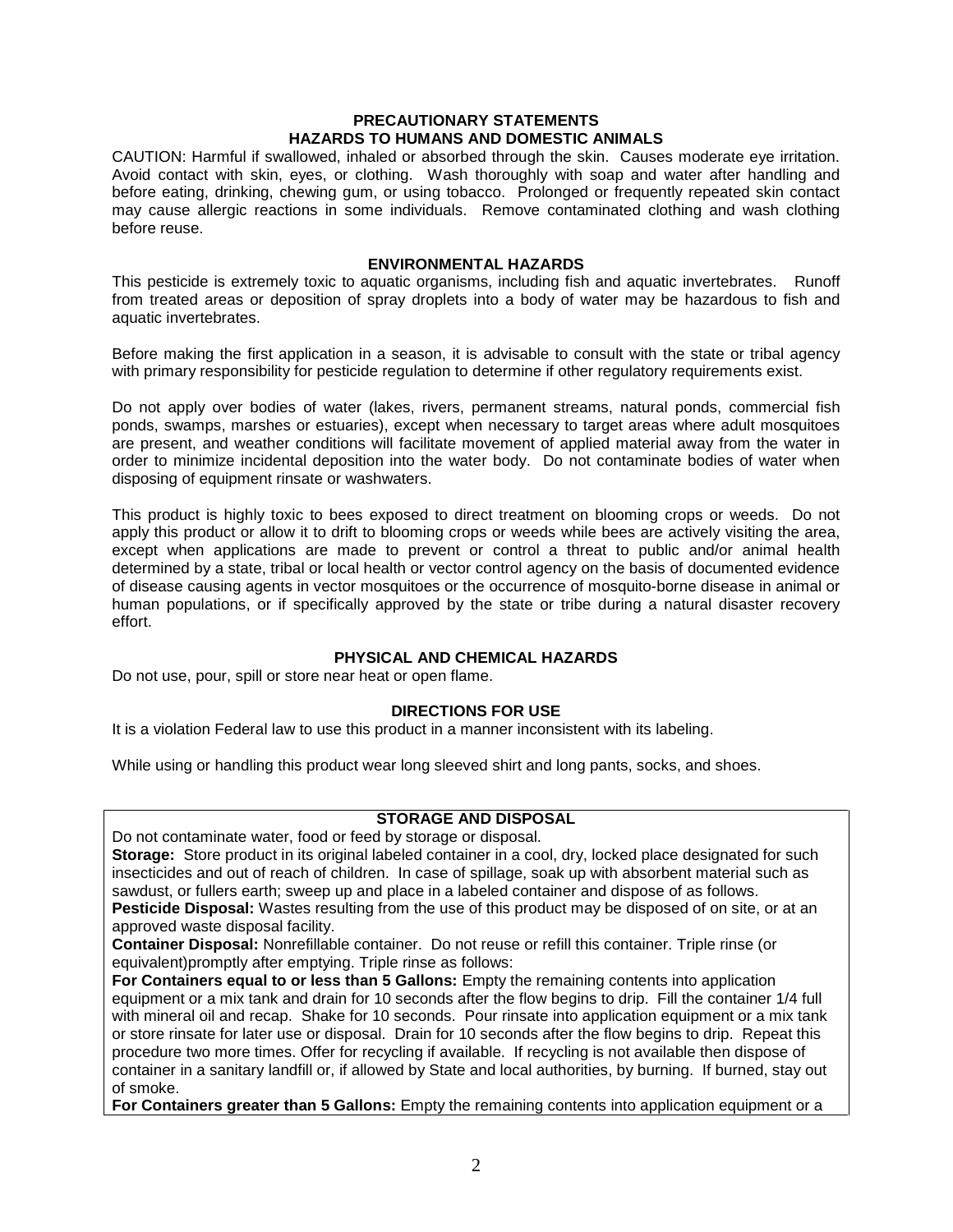mix tank and drain for 10 seconds after the flow begins to drip. Fill the container 1/4 full with mineral oil. Replace and tighten closures. Tip container on its side and roll it back and forth, ensuring at least one complete revolution, for 30 seconds. Stand the container on its end and tip back and forth several times. Turn the container over on its other end and tip back and forth several times. Empty the rinsate into application equipment or a mix tank or store rinsate for later use or disposal. Repeat this procedure two more times. Offer for recycling, if available. If recycling is not available then dispose of container in a sanitary landfill or, if allowed by State and local authorities, by burning. If burned, stay out of smoke. **For Bulk Containers: (Refillable Container)** Refill this container with pesticide only. Do not reuse this container for any other purpose. Cleaning the container before final disposal is the responsibility of the person disposing of the container. Cleaning before refilling is the responsibility of the refiller. To clean the container before final disposal, empty the remaining contents from the container into application equipment or mix tank. Fill the container about 10 percent full with mineral oil. Agitate vigorously or recirculate mineral oil with pump for 2 minutes. Pour or pump rinsate into application equipment or rinsate collection system. Repeat this rinsing process two more times.

# **CONDITIONS AND RATES TO USE FOR MOSQUITO CONTROL**

**PURSUIT™ 4-4 ULV** is recommended for application as an Ultra Low Volume (ULV) Thermal or Nonthermal aerosol (cold fog) to control adult mosquitoes, and other insects as listed on this label, in residential and recreational areas where these insect pests become a problem; such as urban areas, commercial areas, woodlands, roadsides, parks, campsites, animal quarters, barns, woodlands, athletic fields, golf courses, residential areas, municipalities, gardens, playgrounds, recreational areas, non-crop waste areas, and over listed crops, range land, and pastures where mosquitoes and flies may be found. **PURSUIT™ 4-4 ULV** may also be applied to treat outdoor aggregation and harborage sites including storm drains, underground drainage pipes and pipe chases. For best results, treat when insects are most active and conditions are conducive to keeping the fog in the air column close to the ground,( e.g. cool temperatures of the evening, night or early morning and wind).

Do not apply more than 0.007 lb ai/A per day. Do not apply more than 0.18 lb ai/A per year. More frequent treatments may be made to prevent or control a threat to public and/or animal health determined by a state, tribal or local health or vector control agency on the basis of documented evidence of disease causing agents in vector mosquitoes or the occurrence of mosquito-borne diseases in animal or human populations, or if specifically approved by the state or tribe during a natural disaster recovery effort. Apply when wind speed is greater than or equal to 1 mph

# **SPRAY DRIFT MANAGEMENT FOR WIDE AREA MOSQUITO ABATEMENT**

A variety of factors including weather conditions (e.g., wind direction, wind speed, temperature, relative humidity) and method of application (e.g., ground, aerial, airblast) can influence pesticide drift. The applicator must evaluate all factors and make appropriate adjustments when applying this product.

Both ground and aerial applications should be made when meteorological conditions are conducive to keeping the spray cloud close to the ground, such as when an air temperature inversion is present. Applications during the cool hours of early morning or evening are preferable. Air temperatures should be greater than 50° F when conducting all types of applications. Application in calm air conditions is to be avoided. Apply when wind speed is greater than 1 mph.

**PURSUIT™ 4-4 ULV** can be applied over specific growing crops and range grasses prior to harvest for the control of adult mosquitoes and biting flies within or adjacent to these areas. Application can only be made where the following crops are present:

Alfalfa Almonds Apples Artichoke, globe Asparagus Avocado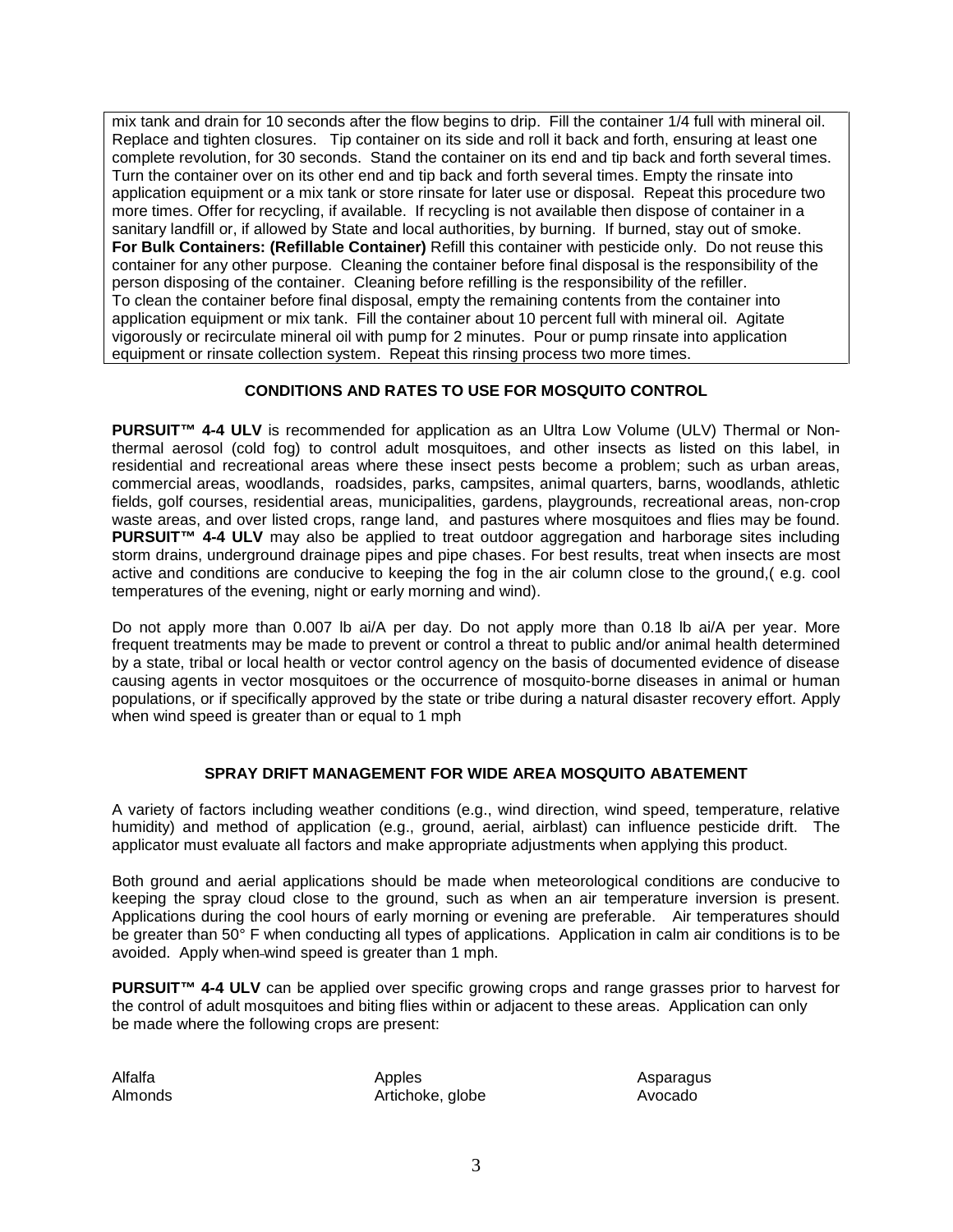**Broccoli** Brussels Sprouts **Cabbage Cauliflower Celery** Cherries Corn, fodder Corn, forage Corn, grain (field and pop) Corn, stover

Corn, sweet kernel plus cob with husks removed Eggplant Filbert Garlic Range Grasses Horseradish Leafy Vegetables (except Brasssica) Lettuce, head Mushrooms

Onion, dry bulb Peaches Pears Pepper, bell Pistachio Potato **Soybeans Spinach** Tomatoes Vegetable, cucurbits **Walnuts** 

Do not spray this product on or allow it to drift onto cropland (other than crops listed), or potable water supplies. In the treatment of corrals, feedlots, animal confinements/houses, swine lots, poultry ranges and zoos, cover any exposed drinking water, drinking fountains and animal feed before application.

## **GROUND APPLICATION INSTRUCTIONS**

**DROPLET SIZE CALIBRATION FOR GROUND APPLICATION EQUIPMENT:** For ground-based application spray equipment must be adjusted so that the volume median diameter is less than 30 microns (Dv 0.5 < 30um) and that 90% of the spray is contained in droplets smaller than 50 microns (Dv 0.9 < 50 um). Directions from the equipment manufacturer or vendor, or pesticide registrant, or a test facility using a laser-based measurement instrument must be used to adjust equipment to produce acceptable droplet size spectra. Application equipment must be tested at least annually to confirm that pressure at the nozzle and nozzle flow rate(s) are properly calibrated.

# **ULV NON-THERMAL AEROSOL (COLD FOG)**

To control ADULT Mosquitoes, Midges, Gnats, and Black-flies apply **PURSUIT™ 4-4 ULV** diluted or undiluted using any standard ULV ground applicator capable of producing the required droplet spectrum. Apply the product to deliver 0.001 to 0.007 lb. permethrin per acre. Under normal conditions a 300ft swath width is recommended but in dense vegetation, high mosquito populations or open areas the swath width can be adjusted accordingly to establish the proper flow rates. See Rate Charts below for some suggested application rates for ground ULV applications based on a 300 ft swath width.

When applying this product undiluted, apply at a flow rate of 2.7-18.7 ounces per minute at an average vehicle speed of 10 mph. These rates are equivalent to 0.001 to 0.007 pound of permethrin and 0.001 to 0.007 pounds of piperonyl butoxide per acre with an assumed 300ft swath width. If a different vehicle speed or swath width is used, adjust the rate accordingly to achieve a rate between 0.001 and 0.007 lbs of permethrin per acre. Vary flow rates accordingly to vegetation density and mosquito population. Use of the maximum flow rates and application rates listed on this label is recommended to treat heavy vegetation or when target insect populations are high. An accurate flow rate control system must be used to ensure proper flow rate. For optimum ground application performance, apply at speeds of 5 to 20 mph.

# **FLOW RATE CHART FOR USE OF PURSUIT™ 4-4 ULV DILUTED AND UNDILUTED.**

**PURSUIT™ 4-4 ULV** may also be applied by diluting, 1 part to 1 part of a light mineral oil or suitable solvent, applied so as not to exceed 0.007 lbs of permethrin per acre. If an alternate dilution rate is required, adjust the flow rate accordingly, provided the droplet size and spectrum remain within label specifications.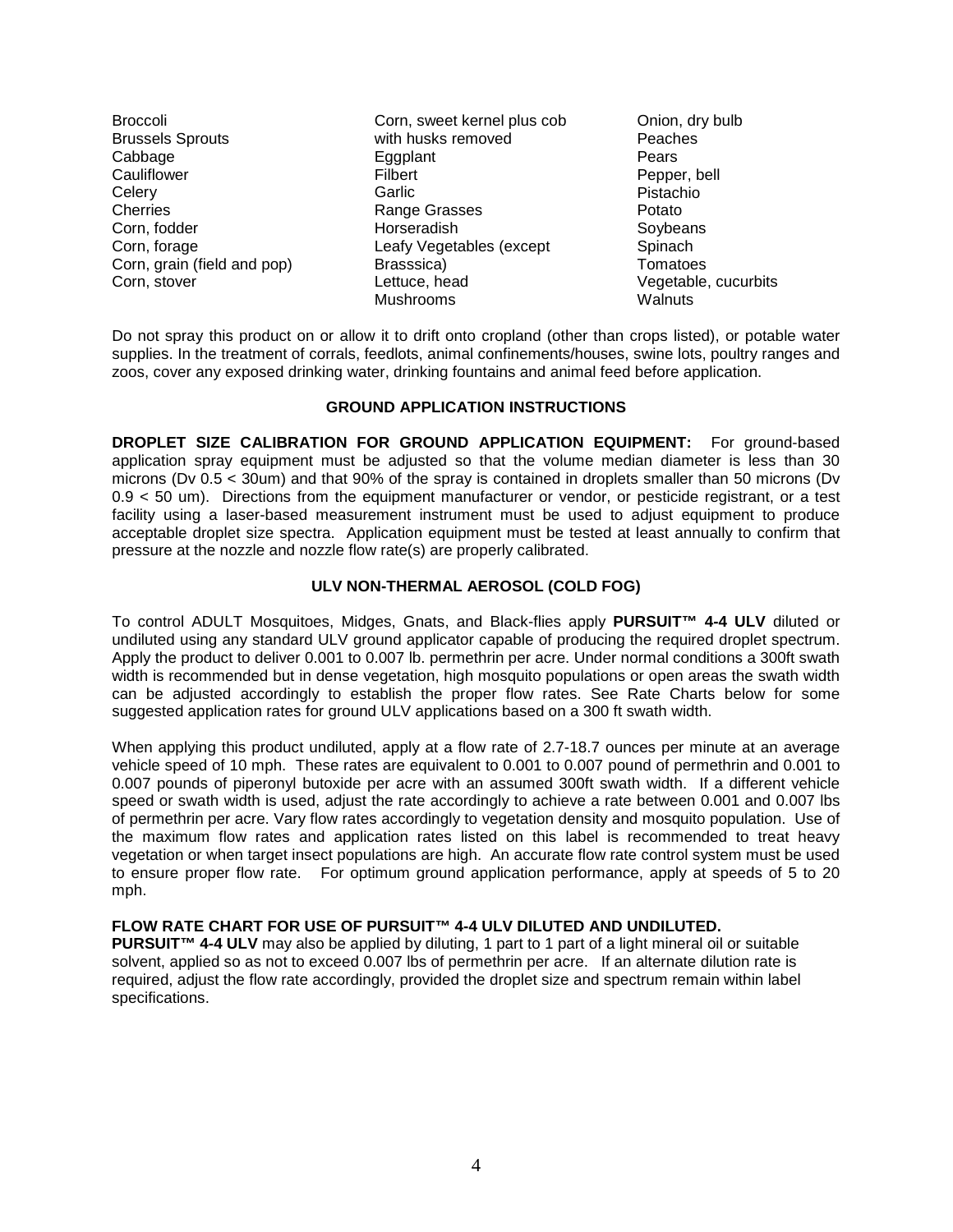#### **GROUND APPLICATION RATE CHART - FOR USE OF PURSUIT™ 4-4 ULV: UNDILUTED**

| CONDITIONS AND RATES TO USE PURSUIT™ 4-4 ULV UNDILUTED for MOSQUITO CONTROL  |            |       |                         |        |        |                          |  |
|------------------------------------------------------------------------------|------------|-------|-------------------------|--------|--------|--------------------------|--|
| <b>Application Rates</b><br><b>Fluid Ounces per Minute</b><br>Ibs. A.I. acre |            |       | <b>Fluid Ounces and</b> |        |        |                          |  |
| <b>Permethrin</b>                                                            | <b>PBO</b> | 5 mph | 10 mph                  | 15 mph | 20 mph | (milliliters) per acre   |  |
| 0.001                                                                        | 0.001      | 1.2   | 2.3                     | 3.5    | 4.6    | $0.38(11.32 \text{ mL})$ |  |
| 0.00175                                                                      | 0.00175    | 2.0   | 4.1                     | 6.1    | 8.1    | $0.67$ (19.81 mL)        |  |
| 0.0025                                                                       | 0.0025     | 2.9   | 5.8                     | 8.7    | 11.6   | $0.96$ (28.39 mL)        |  |
| 0.0035                                                                       | 0.0035     | 4.1   | 8.1                     | 12.2   | 16.2   | 1.34 (39.63 mL)          |  |
| 0.005                                                                        | 0.005      | 5.8   | 11.6                    | 17.4   | 23.2   | 1.91 (56.60 mL)          |  |
| 0.007                                                                        | 0.007      | 8.1   | 16.2                    | 24.4   | 32.5   | 2.68 (79.26 mL)          |  |

#### **GROUND APPLICATION RATE CHART - DILUTE (1) PART PURSUIT™ 4-4 ULV IN (1) PART MINERAL OIL**

| AMOUNTS TO USE AFTER DILUTING 1 PART PURSUIT™ 4-4 ULV WITH 1 PARTS MINERAL OIL |            |       |                                                   |        |        |                      |  |
|--------------------------------------------------------------------------------|------------|-------|---------------------------------------------------|--------|--------|----------------------|--|
| <b>Application Rates</b><br>Ibs. A.I. acre<br><b>Fluid Ounces per Minute</b>   |            |       | <b>Fluid Ounces and</b><br>(milliliters) per acre |        |        |                      |  |
| Permethrin                                                                     | <b>PBO</b> | 5 mph | 10 mph                                            | 15 mph | 20 mph |                      |  |
| 0.001                                                                          | 0.001      | 2.3   | 4.6                                               |        | 9.3    | $0.77(22.77$ mL)     |  |
| 0.00175                                                                        | 0.00175    | 4.1   | 8.1                                               | 12.2   | 16.2   | 1.34 (39.63 mL)      |  |
| 0.0025                                                                         | 0.0025     | 5.8   | 11.6                                              | 17.4   | 23.2   | $(56.49$ mL)<br>1.91 |  |
| 0.0035                                                                         | 0.0035     | 8.1   | 16.2                                              | 24.4   | 32.5   | 2.68 (79.26 mL)      |  |
| 0.005                                                                          | 0.005      | 11.6  | 23.2                                              | 34.8   | 46.4   | 3.83 (113.27 mL)     |  |
| 0.007                                                                          | 0.007      | 16.2  | 32.5                                              | 48.7   | 65.0   | 5.36 (158.52 mL)     |  |

# **THERMAL AEROSOL FOGGING**

Apply **PURSUIT™ 4-4 ULV** diluted or undiluted with suitable Thermal Fogging equipment such as vehicle mounted or hand held thermal fog generators capable of making thermal fog applications. Use only well maintained and properly calibrated thermal fogging equipment to ensure optimum performance and effectiveness. If diluted, use a light mineral oil, or another suitable non-phytotoxic diluent, to reduce oil requirement and sludge buildup in equipment. Do not exceed the maximum rate of 0.007 lbs of permethrin per acre. Apply **PURSUIT™ 4-4 ULV** to deliver 0.001 to 0.007 lb. a.i. per acre. Droplet size of thermal fog will be very small usually in the 0.5 to 1.0 micron range. For best results, fog downwind by directing thermal fog into the air and allowing it to drift through areas with active mosquitoes or where mosquitoes find harborage. Do not thermal fog when winds exceed 10 mph. Do not fog wet foliage.

**VEHICLE MOUNTED:** May be applied with vehicle mounted sprayers at speeds of 5 to20 mph using a treatment swath width of 300 ft.

**PORTABLE OR HAND CARRIED**: For use with **Hand Carried** and/or **Portable Thermal Foggers,** use a walking speed of 2 mph and a 50 foot swath.

## **USE AS AN INSECT BARRIER TREATMENT**

For use in Non-Thermal ULV, motorized, portable, backpack, handheld or vehicle mounted fogging equipment or fog type mist blower equipment, apply **PURSUIT™ 4-4 ULV** with equipment adjusted to deliver ULV particles of 50 to 120 microns volume median diameter. **PURSUIT™ 4-4 ULV** may be applied undiluted or diluted. If diluted, use a light mineral oil, or another suitable non-phytotoxic diluent. Do not apply more than 0.007 lbs of permethrin per acre using an appropriate swath with based on the capabilities of your equipment, typically a 50ft swath width is used. Direct spray onto foliage at the perimeter of areas from which mosquitoes or flies are to be excluded or direct spray into harborage areas where adult mosquitoes or flies may be found. May be used to treat aggregation and harborage sites such as abandoned buildings, residential buildings, warehouses, storm drains, and underground drainage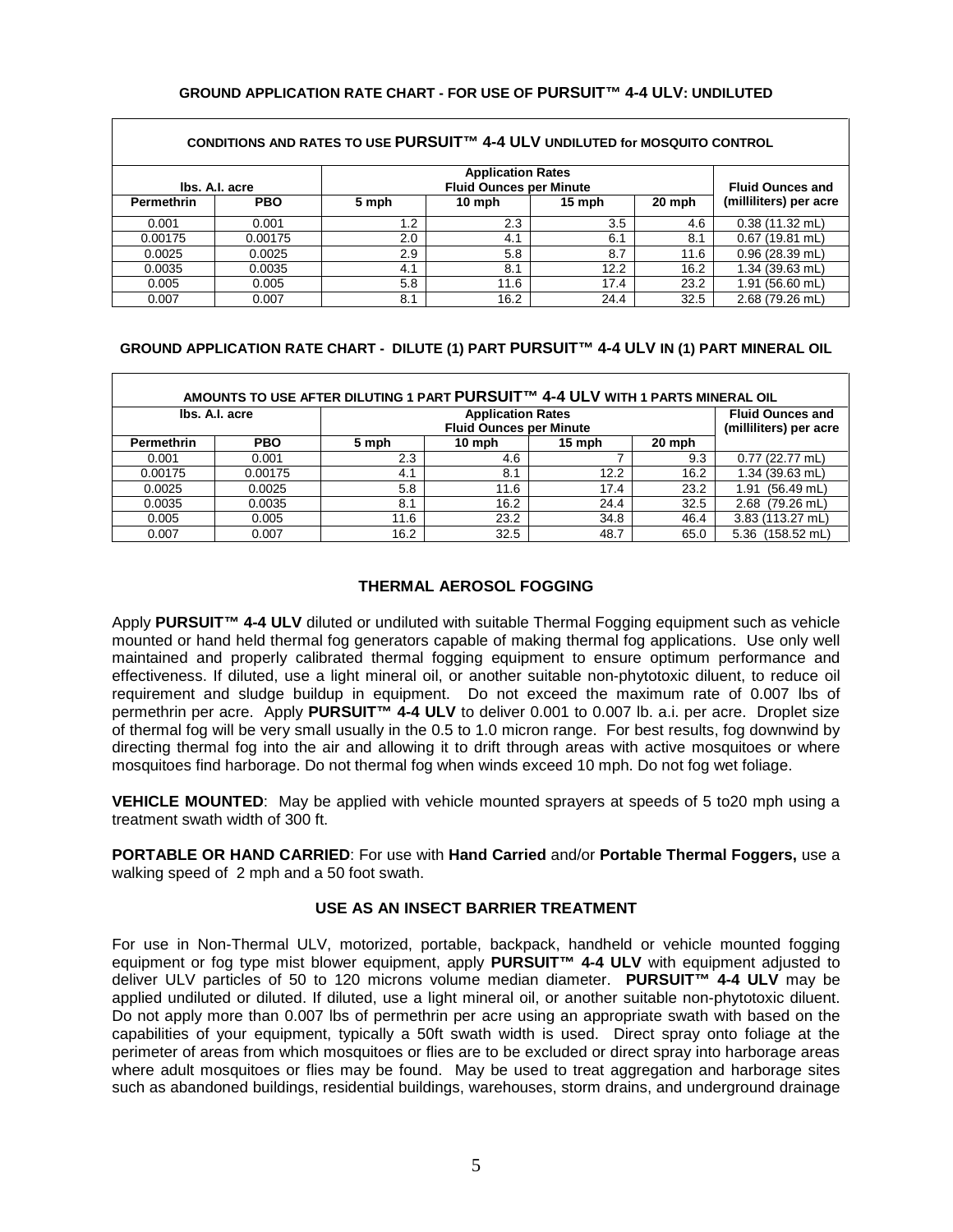pipes where adult mosquitoes find harborage. When this product is applied as a barrier treatment, do not apply within 100 feet (30 meters) of lakes and streams.

### **AERIAL APPLICATION INSTRUCTIONS**

**PURSUIT™ 4-4 ULV** may be applied diluted or undiluted at rates of 0.001 to 0.007 pounds of permethrin per acre by fixed wing or rotary aircraft that are capable of making a ULTRA LOW VOLUME (ULV) application. For fixed wing and rotary aircraft with flat fan or rotary nozzles, apply at a sufficient airspeed to deliver the appropriate amount of a.i./acre and to achieve the appropriate droplet range as prescribed by this label. Apply when wind speed is equal to or greater than 1 mph. In order to compensate for windy and meteorological conditions and ensure drift into the target area, aerial applications with aircraft equipped with Global Positioning Systems (GPS) and/or spray cloud drift optimization software is recommended.

Do not apply by fixed wing aircraft at a height less than 100 ft, or by helicopter at a height less than 75 feet unless specifically approved by the state or tribe based on public health needs.

**SPRAY DROPLET SIZE CALIBRATION:** For Aerial applications made  $\leq$  200 ft above ground elevation: Spray equipment must be adjusted so that the volume median diameter produced is less than 60 microns (Dv 0.5 < 60µm) and that 90% of the spray is contained in droplets smaller than 100 microns (Dv 0.9 < 100µm).

For Aerial applications made >200 ft above ground elevation: Spray equipment must be adjusted so that the volume median diameter produced is less than 70 microns (Dv 0.5 < 70µm) and that 90% of the spray is contained in droplets smaller than 145 microns (Dv 0.9 < 145µm).

The effects of flight speed and, for non-rotary nozzles, nozzle angle on the droplet size spectrum must be considered. Directions from the equipment manufacturer or vendor, or pesticide registrant or a test facility using a wind tunnel and laser-based measurement instrument must be used to adjust equipment to produce acceptable droplet size spectra. Application equipment must be tested at least annually to confirm that pressure at the nozzle and nozzle flow rate(s) are properly calibrated.

**PROHIBITION ON AERIAL USE IN FLORIDA:** Not for aerial application in the State of Florida unless specifically authorized by the Florida Bureau of Entomology and Pest Control and the Florida Department of Agriculture and Consumer Services.

#### **WARRANTY NOTICE**

Read the entire Directions for Use and Warranty before using this product. By using this product, User or Buyer accepts the following warranty.

The Directions for Use of this product are believed to be adequate and must be followed carefully. It is impossible to eliminate all risks associated with the use of this product. Unintended consequences may result because of unknown factors. All such risks shall be assumed by the User or Buyer.

Precision Control Technologies Inc. is committed to providing high quality products. To the extent consistent with applicable law, Precision Control Technologies Inc. makes no warranties, express or implied, of merchantability or of fitness for a particular purpose or otherwise that extend beyond statements on this label. To the extent consistent with applicable law, Precision Control Technologies Inc., the Manufacturer, or the Seller shall not be liable for indirect, special, incidental or consequential damages. To the extent consistent with applicable law, the exclusive remedy of the User or Buyer shall not exceed the purchase price paid.